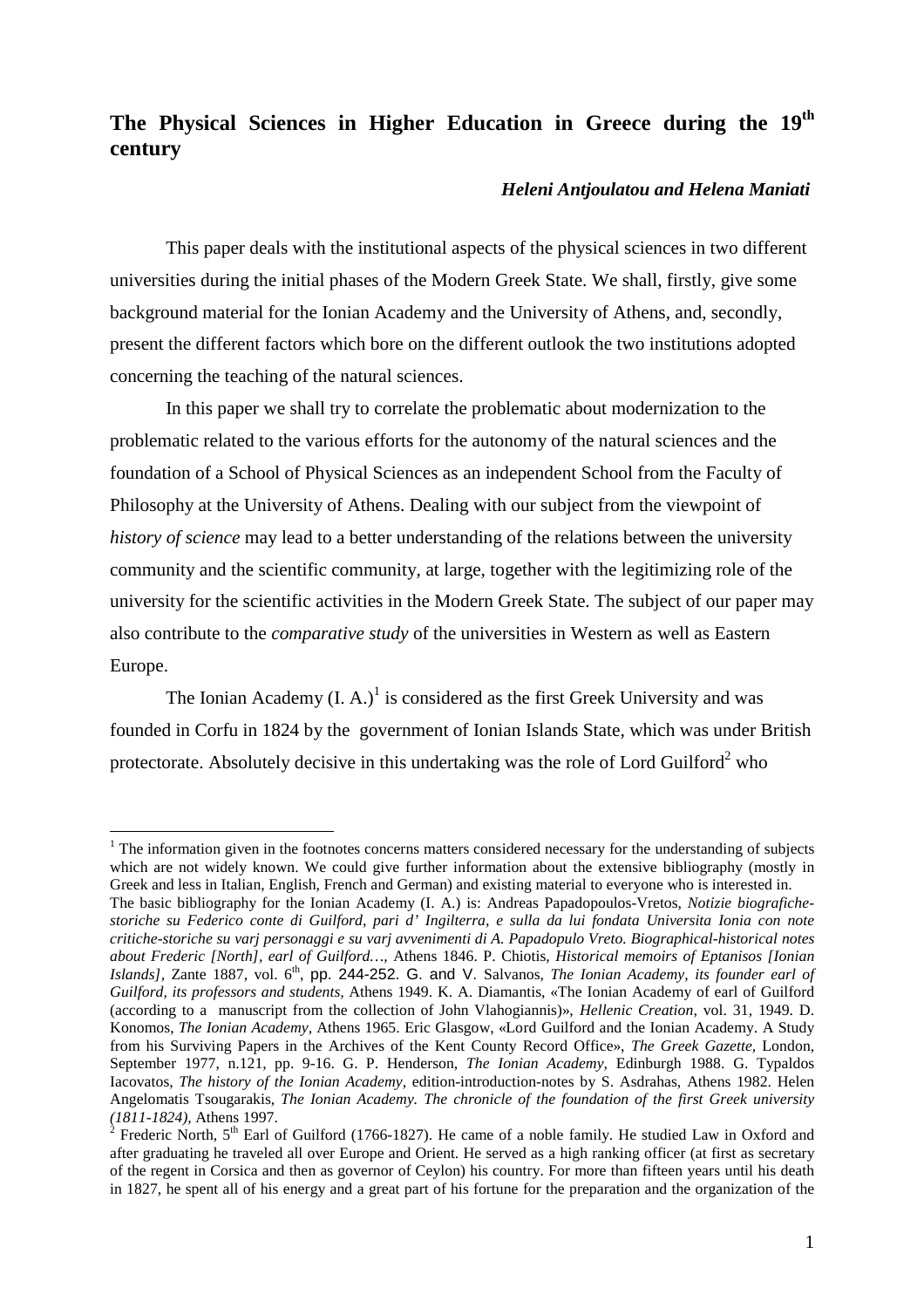worked more than ten years for the preparation and organization of the Academy, and strongly supported its first three years of operation, until his death in 1827. In 1865, few months after the union of the Ionian Islands with Greece, and after forty years of continuous operation, the I. A. was closed, by a royal decree.

The organization and operation of the I. A. had patterned itself after the older European universities, especially those of Britain, Germany and France. The incorporation of the Physical Sciences into the curriculum of the School of Philosophy had been the result of the influence exerted by the organization of the universities in these countries. This way of organizing the Schools of Philosophy in the European universities was based on the outlook according to which philosophy was considered as «the mother of all the sciences». Thus, in the I. A. physics, chemistry and natural history (mineralogy, botany-phytology, zoology) were being taught within the framework of the School of Philosophy, in parallel to ancient Greek and Latin philology, history, archeology, philosophy and other related subjects. Nevertheless, there was no teaching of physics and astronomy, during the first year of I. A' s operation in 1824 and until 1844, these courses were being taught for short periods, without continuity and planning<sup>3</sup>.

Chemistry and natural history were being taught under better circumstances: Chemistry was being taught, without intermission, from 1824 to 1864, and branches of natural history, like botany, were also being taught, although with problems, until 1864<sup>4</sup>. A chemistry laboratory and a botanical garden were in operation during the same period of time from 1824 to 1864. However, although the circumstances of teaching were often difficult, the physical sciences were equal in rank with the other disciplines which were being taught in the School of Philosophy, in I. A.

In the independent Greek State, which was founded in 1830, the creation of a University was already decided in 1833, and was materialized four years later. However, it

1

Ionian Academy and the instruction of Ionian Islands as well. For a biography of Guilford, see: *Dictionary of National Biography, London 1895, compact edition, Oxford 1975, vol. I, p. 1505/164, article of J. M. Riggs.* 

<sup>&</sup>lt;sup>3</sup> In 1827 professor Stamatelos Pylarinos (1796-1875) taught physics. During the period 1828-1833 professor George Therianos (1775-1850) -and professor W. Thisteltwait for a short period of time- taught physics, too. The Italian professor Francesco Orioli (1785-1856) taught physics –and philosophy- from 1837 to 1847. The professor of Medical School John Batiste Delviniotis (1795-1896) taught physics from 1848 until the closing of the Ionian Academy, in 1865.

<sup>&</sup>lt;sup>4</sup> The professor Athanasios Politis (1790-1864) taught chemistry continuously, from 1824 until 1864. After his death, his son Helias Politis was employed to the chair of chemistry and taught the laast year of Academy' s operation. The professor Stylianos Spathis (1776-1827) taught botany from 1824 to 1827. After his death, the lesson was not being taught and the next year was suppressed. It was being taught for a little while in 1837 and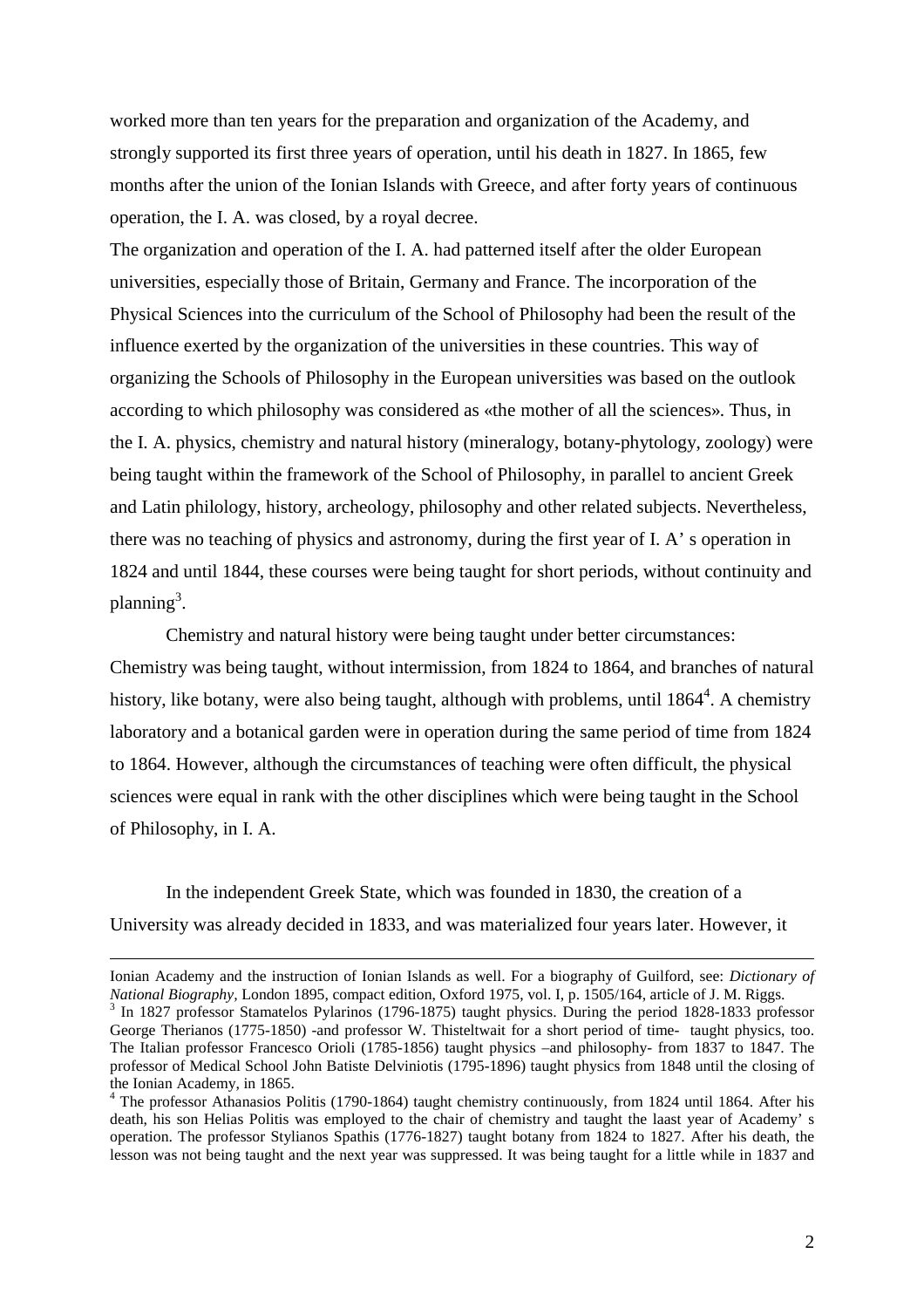seems that a section of the intelligentsia of that period was conscious of the haste characterizing this decision, since both the financial and the organizational preconditions for the operation of such an institution were absent. Nevertheless, the University came into operation not only thanks to the romanticism and the reveries of the young King Otto<sup>5</sup>, but also because it had to provide for the education of the persons who were going to staff the state services, to exercise judicial power, and to meet the medical and educational needs of the newly-established state.<sup>6</sup>

Due to the fact that the first people involved with the founding of the institution were mainly German, higher education in Greece followed the model of the German Universities. The German-type structure can be observed in the way the four Schools are organized and operate, –like in the Ionian Academy–, as well as in the incorporation of the Natural Sciences into the curriculum of the School of Philosophy. Although the teaching of natural sciences was continuous and systematic, there was a clear orientation towards classical culture, which assigned predominance to the study of the ancient Greek philosophy and philology, and, thus, the activities concerning the natural sciences were rather restricted.

The question we want to raise is whether it is possible to understand the different outlooks in the two institutions concerning the position and teaching of the physical sciences. Let us propose some aspects of the answers to this question.

Firstly, concerning the I. A., a prominent factor which supported and encouraged the physical sciences' equal position among the other sciences in the university was the remarkable teaching of Mathematics by professors who had studied at the Ecole Polytechnique in France. These professors kept up a significant tradition of Mathematics in

<u>.</u>

then,during the period from 1844 to 1865. But this last period, it was being taught in the curriculum of the Medical School by the professor Christopher Lavranos.

<sup>&</sup>lt;sup>5</sup> Otto (1815-1867). He was the second-born son of the King of Bavaria Louis A'. He became the first King of Greece in 1832 and he reingned over the country for 30 years.

 $\delta$  Indicative bibliography concerning the history of foundation and the first operation period of the University of Athens is given below: I. Pantazidis, 'Chronicle of the first 50 years period of the Greek University, Athens, 1889. 'The 75<sup>th</sup> anniversary from the foundation of the Greek University (1837 – 1912), ed.: Estia, Athens, 1912. A.K. Skarpalezos (editor), 'From the history of the Athens University: historic written records and historic data', Athens, 1964. K. Papapanos, 'Chronicle – history of our higher education', Athens, 1970. K. Th. Dimaras, 'Athens, the 3<sup>rd</sup> of May 1937', ed. National and Kapodistrian University of Athens, 1987.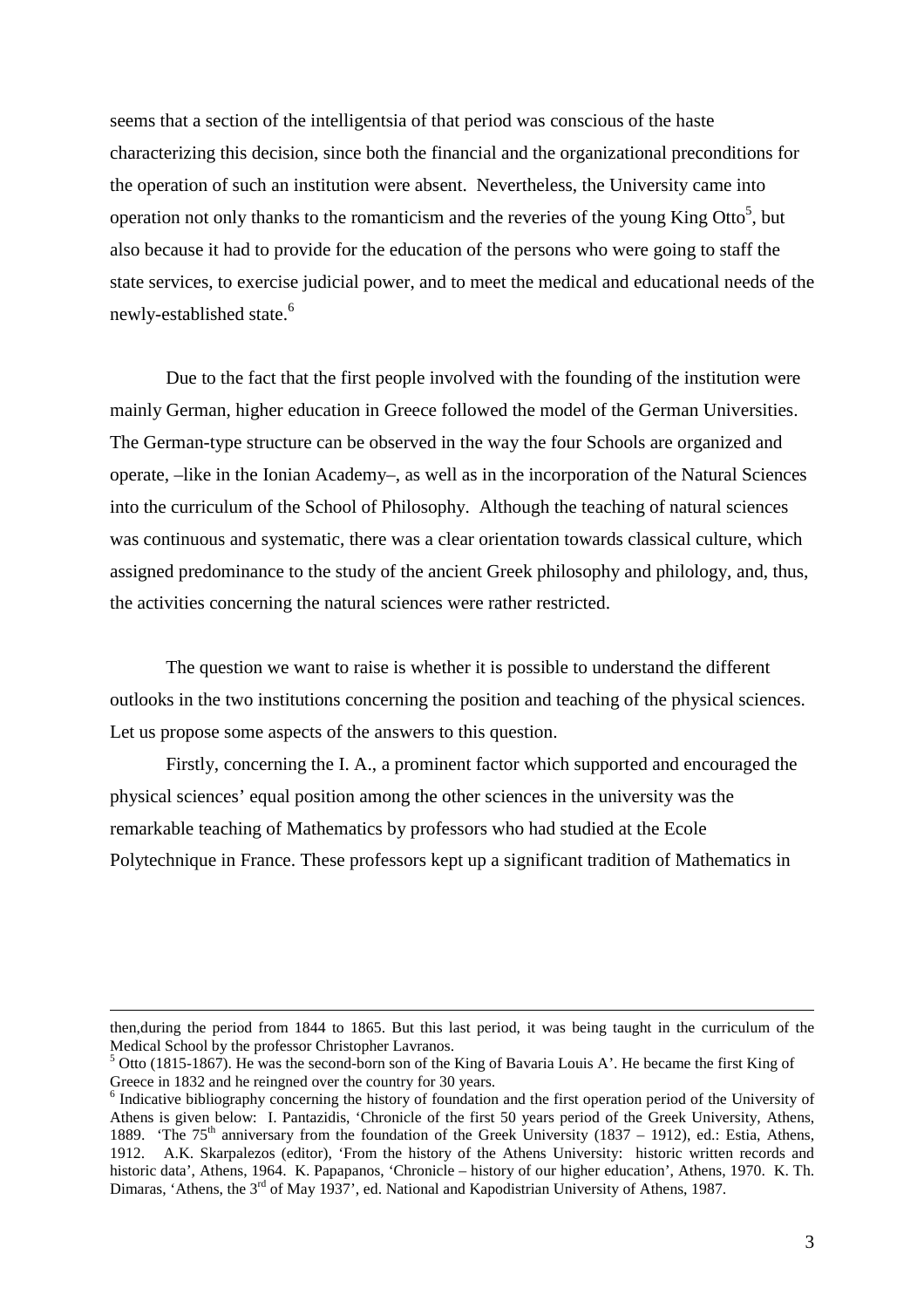Ionian Islands<sup>7</sup>. This continuous and sophisticated level of the teaching of Mathematics created afavorable context for Mathematics as well as the Physical Sciences.

Secondly, the practical orientation, which marked the study and culture of Physical Sciences in the Ionian Islands from the very beginning<sup>8</sup> must have contributed to the encouragement for teaching of these courses. After 1815, the ruling groups under the British Protectorate intended to give a practical orientation to the teaching of physics, astronomy and chemistry; they also intended to combine its study with local needs and activities (shipping, shipping trade, traditional kinds of cultivation), but also with wider state projects concerning agriculture, shipping, public health etc.

Furthermore, this practical orientation must have facilitated the incorporation of the Physical Sciences into the curriculum of Medical School which re-operated in 1844, after a 15 years' suspension. Its practical orientation was being emphasized, but both the pure character and the elements that termed them as independent sciences were being restricted. After 1844, the professors of the Medical School were -usually succesfully- dealing with matters of public health, specifically with epidemics that often struck the Ionian Islands<sup>9</sup>. Because of this activity, both Medecine and the professors of the Medical School acquired great authority and prestige, part of which reflected towards the Physical Sciences . But, at the same time, their role as auxiliary/reference sciences was underlined.

Concerning the University of Athens and the inclusion of the natural sciences in the curriculum of the School of Philosophy, it must be pointed out that during the period the

<sup>&</sup>lt;sup>7</sup> Since the 18<sup>th</sup> century, when the Ionian Islands were still under the Venetian domination, there had been study and culture of Mathematics which was supported by practical matters relating to measuring of land (geodesy) and fortification of the islands.

In the early  $19<sup>th</sup>$  century, for a short period of time from 1808 until 1815. Ionian Islands were under the domination of the Imperial French. They founded an academy in Corfu which patterned itself upon the academies and societies which had been founded during the Renaissance in Italy and during the  $17<sup>th</sup>$  century, after the Scientific Revolution, in Continental Europe and Britain. In that first Ionian Academy, there was among others- a section of Physical Sciences and Mathematics. Thus, the content of Mathematics was renewed, because the French introduced the achievements of mathematical science in France; those which had been produced in the  $17<sup>th</sup>$  and  $18<sup>th</sup>$  centuries but also the achievements which proceeded to be produced in the first decade of the 19<sup>th</sup> century, in Ecole Polytechnique and the military schools of Napoleon' s France.

For a basic bibliography about the Ionian Academy of French, see: Hubert Pernot, *Nos Anciens a Corfou,* Souvenirs de l' Aide-Major Lamare-Piquot, (1807-1814), Paris 1918. S. Th. Lascaris, «L' Academie Ionienne. Un Institut Litteraire a Corfou sous la domination Napoleonienne», *Napoleon. Revue des etudes Napoleoniennes* 25 (1925). S. M. Theotokis, «About the education in Ionian Islands (1453-1864). Historical study», *Corfou Annals* 1956, pp. 9-142. <sup>8</sup>

 $8$  The French who introduced the study of physical sciences in Corfou, were oriented towards meeting their more practical needs and they undertook to combine this study with production, economy and other related activities. With the same purpose, they indroduced in Ionian Islands methods of statistics.

<sup>&</sup>lt;sup>9</sup> G. Pentogalos, *The Medical School of the Ionian Academy (1824-1828, 1844-1865)*, Thessaloniki 1980, pp. 113-116.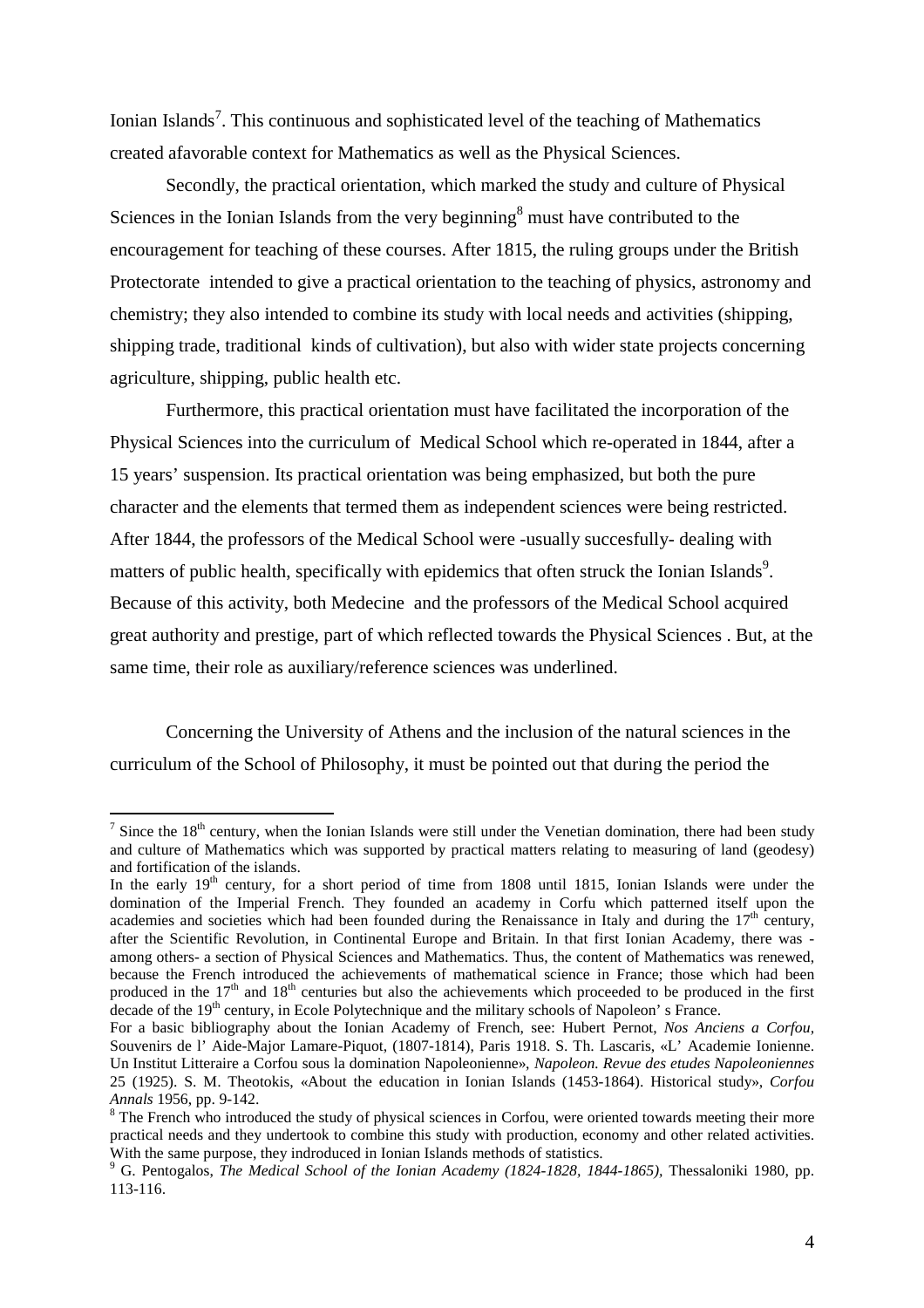University was founded, the philosophical and ideological trends which were prevailing in Germany, were strongly related to neo-classicism, to a return to the ancient Greek traditions and ideals, and to the study of the ancient Greek texts. It was within such a framework that the physiocratic theories had been formulated. Thus, an anti-naturalistic tendency which was being formed at the University of Athens, can partially explain the lessening of the emphasis on the natural sciences and the practical knowledge.<sup>10</sup>

Such an ideological trend with its emphasis on the classical heritage and in ''establishing'' the continuity of the Greek nation from the ancient times through Byzantium to the modern era, eventually became the dominant trend in the formation both of the ruling class in Greece and reflected itself in the curriculum of the Scool of Philosophy. 11 On the other hand, the intention of the Greeks for cultural penetration in the area of Eastern Meditterenean was reinforcing even more the orientation of the University –the only one in the Southeastern Europe– towards classical letters and philological studies, since such a movement presupposed the retrieval of the ancient heritage, through with its characteristic values and ideals.<sup>12</sup> For these reasons, the natural sciences were passed over, as they were considered unrelated to the humanistic culture and the ancestral tradition that would shape the national character of those living in the new Greek society.

Hence, and despite the discourse of the pre-revolutionary scholars in support of the natural sciences and the new physiocratic views during the  $18<sup>th</sup>$  century,  $13$  teaching during the 19<sup>th</sup> century was quite inadequate on all the education levels, whereas the School of Philosophy of the University of Athens was virtually changed to a philological school.

However, the university community of the natural scientists, from the very beginning of its scientific life, realized that its main concern should be the gnoseological upgrading of its subject matter. For this reason, they adopted a chain of arguments to speak in support of the

<sup>&</sup>lt;sup>10</sup> M. Stefanidis, The history of the School of Physics and Mathematics', vol. A, ed.: National Printing-office, Athens, 1948, p. 17.

 $11$  K. Tsoukalas, 'Dependence and Reproduction. The social role of the education mechanisms in Greece (1830-1922)', ed.: Themelio, Athens, 1922, pp. 565-566.

 $12$  K. Th. Dimaras, 'Ideology at the starting-point of the Greek University', Proceedings of the Intl. Symposium on 'University: Ideology and culture', IAEN, Athens, 1989, vol. A, p. 44.

 $^{13}$  It is about the representatives of the neo-Hellenic Enlightenment, who spread with their works the physiocratic spirit through the Hellenic area. They dealt with the new mathematics and natural sciences, and wrote the first schoolbooks of the modern physics and the new science of Chemistry. Eugenios Boulgaris, Nikiforos Theotokis, Iosipos Misiodakas and Konstantinos Koumas are among the most significant scholars who expressed this trend.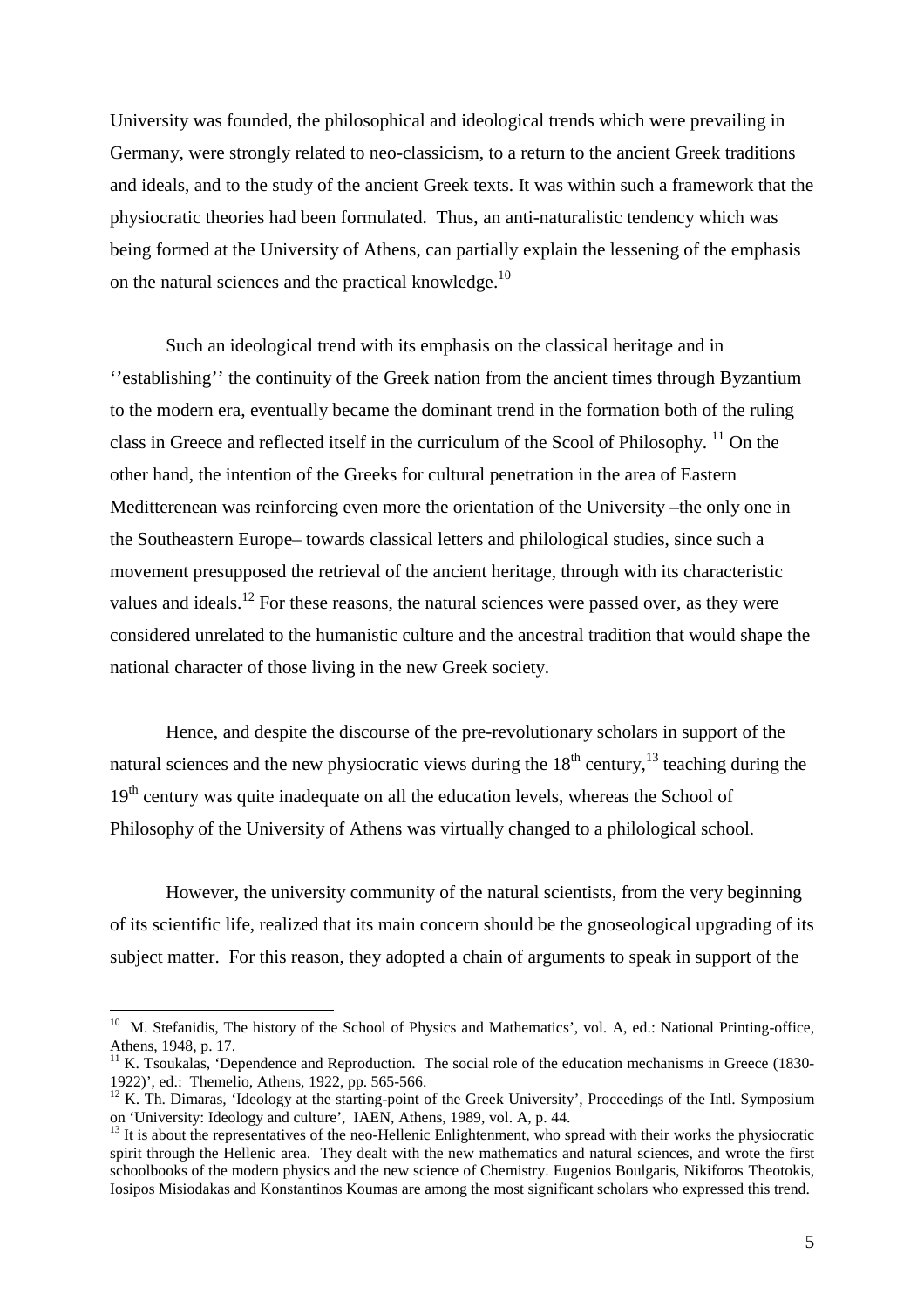strengthening and the spreading of the natural sciences, while in parallel, they were aiming at a marked change in the orientation of the objectives and the role of the University: The latter should be geared to the new demands of modern science in order to be able to place the developments in natural sciences among the cultivation of the sciences in Greece. The cardinal argument the Greek scientists invoked in their effort to strengthen the interest in natural sciences, was the practical exploitation of the sciences for the benefit of the society. The terms by which this argument was expressed were clear, aiming to elucidate the need to remove the persistence in classical education and to adopt the western model for the inclusion of the sciences in education and in those institutions which would contribute to meeting the technical needs of Greek society.  $^{14}$  It is true that during the last quarter of the 19<sup>th</sup> century there was also, in Greece, evidence of a limited but in any case remarkable industrial development. Hence, a favorable frame was formed for the natural sciences to promote their reasoning, which not only was expressed quite early in their texts, but also it seems that it affected part of their activities.<sup>15</sup>

A.K. Christomanos<sup>16</sup> was the main formulator of this rhetoric for modernization, and his name was identified with the reform movement for strengthening the natural sciences. Christomanos had every reason to believe that the natural sciences, and mainly Chemistry, are associated with progress, since he was a student of Liebig (1803-1873), in Giessen of Germany. Liebig was the first who connected Chemistry and the application of its achievements with other sciences, such as mineralogy, medicine, pharmacy, and above all, with industrial production.

Considering the natural sciences as a means for progress, and since the University was the natural domain for their cultivation and practice, many professors started arguing that the

 $14$  It is now the period where a new physiocratic spirit was predominating among the German intelligentsia, thanks to which the physical and mathematical sciences had occupied a primary position in the Universities. At the same time, the experimental research and teaching had achieved a great progress through the establishment of new laboratories. Therefore, it was the most favorable time to put forward the demand of strengthening the natural sciences in the University of Athens as well. Such an opportunity had not been given in the years of the Ionian Academy, during which the natural sciences all over Europe were still part of the scientific field of the philological sciences.

<sup>&</sup>lt;sup>15</sup> Johann X. Landerer (1809-1885), who was a German pharmacist and one of the first Professors in the University of Athens, worked in this direction and tried to connect the scientific production with its social exploitation. Similar effort was also made by several other natural scientists during the first operation years of the University, as the H. Mitsopoulos, Th. Orfanidis, Th. Heldrigh, and K. Domnandos.

<sup>&</sup>lt;sup>16</sup> A.K. Christomanos (1841-1906). A remarkable chemist, who studied in the Polytechnics of Vienna and Karlsruhe, and in the Universities of Giessen and Heidelberg. Professor of General Chemistry in the Greek University from 1864 to 1905.